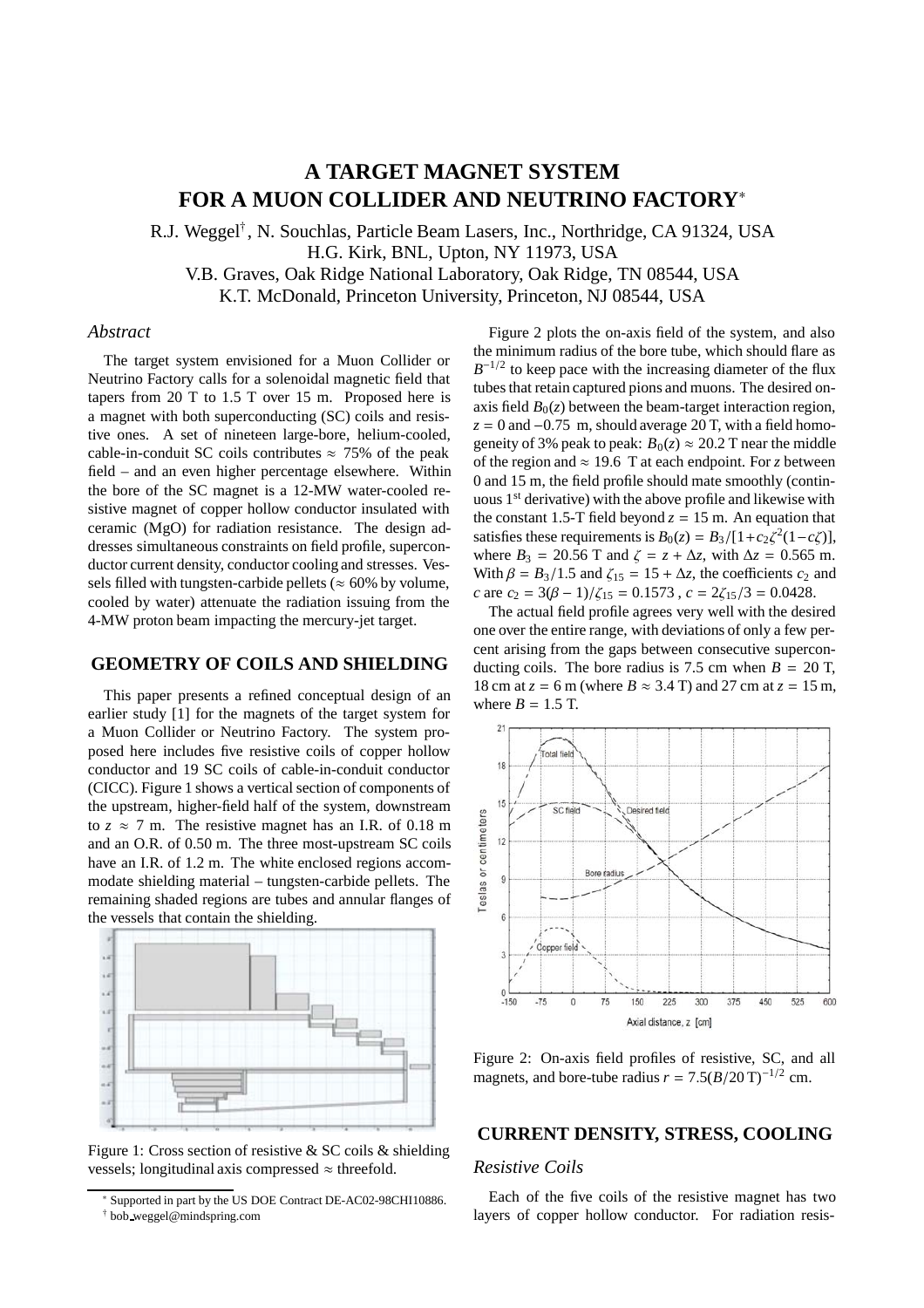tance, the insulation is ceramic (MgO). The innermost coil uses conductor identical to that developed [2] for the Japan Hadron Facility (JHF) of 23.8-mm square O.D. and 11-mm round I.D. For magnetic and hydraulic efficiency, subsequent coils use heftier conductor (*e.g.*, O.D. = 34.3 mm in coil #5; current density =  $48\%$  that in coil #1) with all dimensions scaled from the JHF conductor.

Electrical and hydraulic connections are at only the upstream end. Winding is four-in-hand, electrically in series but hydraulically in parallel, with a total water flow of  $\approx$  50 l/sec at a water pressure of 40 atm (4 MPa).

Reinforcing each coil is a thin tightly-nested cylindrical tube or layer of banding with a permissible stress  $\sigma_s$  of  $\approx 800$  MPa. The hollow-conductor copper is soft, for fabricability, with a yield strength of only  $\approx 100$  MPa. All coils are electrically in series (12.6 kA); the total voltage is 76 V. Coil #2 runs the warmest:  $\Delta T_{\text{bulk}} = 73^{\circ}$ C in the water and  $\Delta T_{\text{max}} = 85^{\circ}\text{C}$  in the conductor itself. The magnets are distressingly inefficient, requiring nearly twice as much power as would a Bitter magnet, because the MgO layer is thick and must be contained by a sheath; only 55% of the cross section carries current.

#### *Superconducting Coils*

The CICC includes superconductor, copper stabilizer, void for helium coolant, insulation, and high-strength structural-support – the only member counted on to carry load. All coils use Nb<sub>3</sub>Sn, even if NbTi might suffice, and each coil uses only a single type of conductor; throughout each coil the current density  $J_{\text{coil}}$  is uniform.

The fraction of superconductor in a coil is  $J_{\text{coil}}/J_{\text{SC}}$ , where the current density  $J_{\rm SC}$  in the superconductor itself depends on the desired temperature margin and the maximum ambient field  $B_{\text{max}}$  seen be the coil. Curve fitting of data given by Iwasa [3] for  $Nb<sub>3</sub>Sn$  for the "barrel" coils of ITER (International Thermonuclear Experimental Reactor) at temperatures of 4.2 and 10 K and fields of 5, 8, 12 and 15 T predicts  $J_{\rm SC}$  throughout this range of temperature and field. For the assumed temperature of 6 K the fit is:

$$
J_{\rm SC}(B) = 26170 \left(\frac{B}{22.34}\right)^{0.437} \left(1 - \frac{B}{22.34}\right)^{1.727} \, \text{[A/mm}^2\text{]}.
$$

The volume fraction of structural support is  $\sigma_1/\sigma_0$ , with  $\sigma_0$  = 600 MPa.  $\sigma_1$  is the hoop (circumferential) stress predicted (p. 101 of [3]) at the inner radius of a long uniformcurrent-density coil with current density  $J_{\text{coil}}$ , inner radius *a*<sub>1</sub>, central field  $B_1$ , external field  $B_2$ , and O.R./I.R. ratio  $\alpha$ sufficiently modest (valid for all coils here) so that the peak stress is indeed at the inner radius. For a Young's modulus  $\mu = 0.3$  the equation simplifies to:

$$
\sigma_1 = a_1 J_{\text{coil}} \frac{(7 + 14\alpha + 85\alpha^2)(B_1 + B_2) + 14(B_1 + \alpha^2 B_2)}{120(1 + \alpha)} \text{[MPa]}.
$$

Subsequent computation by FEM confirms that the maximum von Mises stress is less than the  $\approx 800$  MPa employed in the CICC conductor of the NHMFL 45-T hybrid

magnet's three coils – two of  $Nb<sub>3</sub>Sn$  and one of NbTi [4]. For all coils – resistive as well as superconducting – the maximum strain is no more than  $\approx 0.4\%$ .

The area fraction of copper and "void" (for coolant and insulation) are assumed equal to each other. The quenchcurrent density allowed in the copper is  $100 \text{ A/mm}^2$ , implying  $\approx 10$  s for copper of residual resistivity ratio (RRR)  $= 50 - a$  conservative value – to warm from 4 to 180 K (p. 473 of [3]), limiting thermal strains to  $\approx 0.1\%$ . A quench-protection system to force the current to decay exponentially as  $I(t) = I_0 e^{-t/\tau}$  should have a time constant  $\tau = L/R$  of 20 s.

Because the magnet is so large and high in field, its magnetic energy storage is huge,  $U_0 \approx 3$  GJ – nearly half the 6.4 GJ of the ITER central solenoid (though only 1/15 *th* that of its 46-GJ toroidal magnet). To remove the energy with a time constant  $\tau$  requires a maximum discharge voltage (at *t* = 0) of  $V_0 = 2U_0/(I_0 \tau)$ ; if  $I_0$  were 100 kA, then  $V_0$  would be 3 kV.

Selected parameters of the most-upstream, most massive, and highest field coil are:  $O.R. = 193$  cm, length = 356 cm,  $J_{\text{coil}} = 20 \text{ A/mm}^2$ , and  $\sigma_1 = 306 \text{ MPa}$ . The fractions of superconductor, copper, steel and "void" (coolant plus impregnant) are, respectively, 9.6%, 16%, 51% and 16%. The mass of this coil is nearly 140 tons, 76% of the total for all nineteen superconducting coils.

### **FIELD-QUALITY, COST OPTIMIZATION**

The optimization adjusts magnet dimensions and other parameters to minimize a weighted sum of terms: on-axis field discrepancy  $\equiv \sum (B_{\text{actual}} - B_{\text{desired}})^2$ , yearly operational cost and penalties for imperfect satisfaction of constraints or encroachment on forbidden parameter territory.

The yearly operational cost of the system is the cost of the electrical power plus the amortized cost of the resistive and SC magnets, at an amortization rate of 10% per year. The cost per kW-hr is that reported by the NHMFL: \$4k/hr @ 33 MW, \$121/MW-hr [5]. At 11.5 MW, this is \$7.7 M per operational year of  $2 \times 10^7$  s.

Capital cost of the magnets likewise draws on values reported by the NHMFL: \$200-250/kg for resistive magnets and \$400-500/kg for ones including superconductor [5]. To acknowledge inflation and the neglected mass of cryostats and other components, the program uses cost coefficients of \$400/kg for fabricated copper and steel and  $\approx$  \$800/kg for fabricated SC coils. The capital cost of the magnets, with their cumulative mass of nearly 200 tons (7 tons for the resistive coils; 183 tons for the SC ones), therefore is nearly \$160 M, and the yearly amortized cost, \$16 M/yr. Note that the operational and amortization costs are in the same ballpark, a typical consequence of cost-optimization.

## **STRESSES & STRAINS IN COILS**

Figure 3 plots the hoop strain  $\epsilon_{\theta}$  in the resistive and SC magnets, as predicted by FEM. To avoid mesh elements